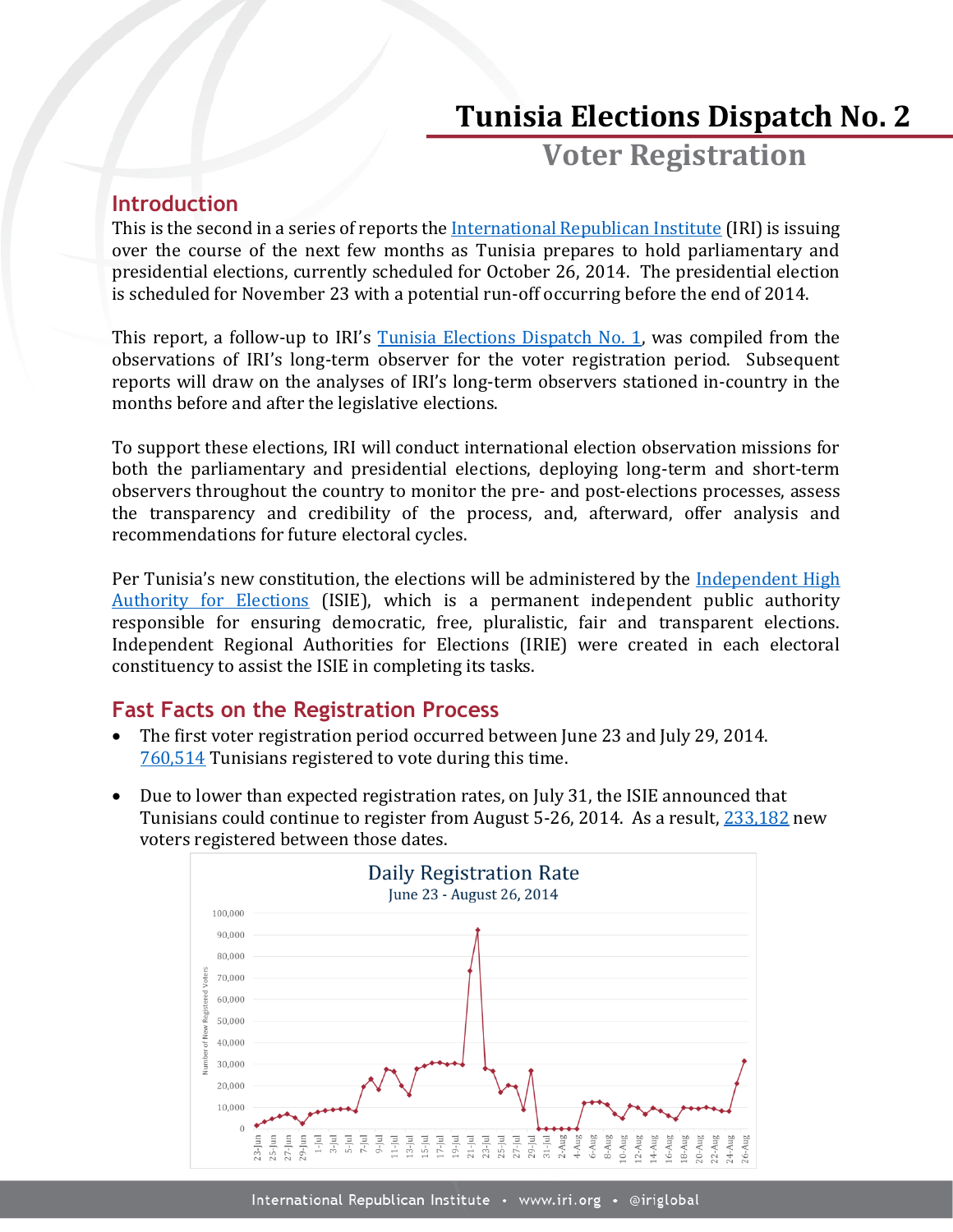- Registration is now closed. Between June 23 and August 26 a total of  $993,696$  people registered as voters. Registration data suggests [377,714](http://www.isie.tn/documents/stat-generale-19-08.pdf) are under the age of 30. About [50.5 percent](http://www.isie.tn/documents/communique-presse-fin-enregistrement-electeurs-fr.pdf) of newly registered votes are women and [49.5 percent](http://www.isie.tn/documents/communique-presse-fin-enregistrement-electeurs-fr.pdf) are men.
- Those who registered during the extension period of August 5-26 will not be eligible to become an electoral candidate.
- Including those who registered in 2011,  $\frac{5,236,244}{2}$  Tunisians are registered to vote out of an estimated 7.4 million potential voters. Of the 5,236,244 total registered voters, [311,014](http://www.isie.tn/documents/communique-presse-fin-enregistrement-electeurs-fr.pdf) live outside the country.

## **OVERVIEW**

Before registration ended on July 29, stakeholders expected that registration would be extended. However, the announcement extending registration to August 26 was not given until July 31, and the ISIE did not reopen registration until August 5. The delayed resumption resulted in a week of lost potential registration. However, it gave time for ISIE officials to evaluate their performance during the previous period and make some adjustments.

Compared to the first voter registration period (June 23 to July 29), the registration rate in the second period was slow. The daily average registration rate of the second period (August 5-26) was half that of the first (11,104 vs. 21,125). On the last two days of the second period, registration jumped to [21,164](http://www.isie.tn/documents/rapport-general-25-08-2014.pdf) and [31,401,](http://www.isie.tn/documents/communique-presse-fin-enregistrement-electeurs-fr.pdf) respectively.

[Ben Arous, Tunis 1 and Sousse](http://www.isie.tn/documents/rapport-general-25-08-2014.pdf) electoral districts ended with the highest number of registered voters. In total, [57 percent registered via the SMS](http://www.isie.tn/documents/rapport-general-25-08-2014.pdf) system,\* 39 percent at ISIE [offices and four percent on the ISIE website.](http://www.isie.tn/documents/rapport-general-25-08-2014.pdf)

Reports are mixed on the level of registration support provided by election administrators and other stakeholders during the second registration period. Limited coordination and communication with the ISIE frustrated these stakeholders' efforts to support registration. Voter registration campaigns conducted by political parties and civil society seems to have had only a minimal impact on registration rates. IRI has found that the ISIE could have done more to adequately promote registration, but is equally cognizant of enormous demands placed upon this new institution with limited time to prepare.

Media and television coverage of voter registration was limited during the initial phase of the registration period. IRI did observe that the ISIE and media outlets slowly increased coverage of registration over the month of August.

### **ISIE OPERATIONS**

l

The ISIE provided a second voter registration period, which may have been in part due to pressure from political parties that felt the registration of more voters would increase their electoral chances. The ISIE's reluctance to extend voter registration is evident in the delay

<sup>\*</sup> Citizens register to vote via SMS by sending their national identification number to an ISIE number via text message. They receive a response confirming their registration and informing them of their polling center's location.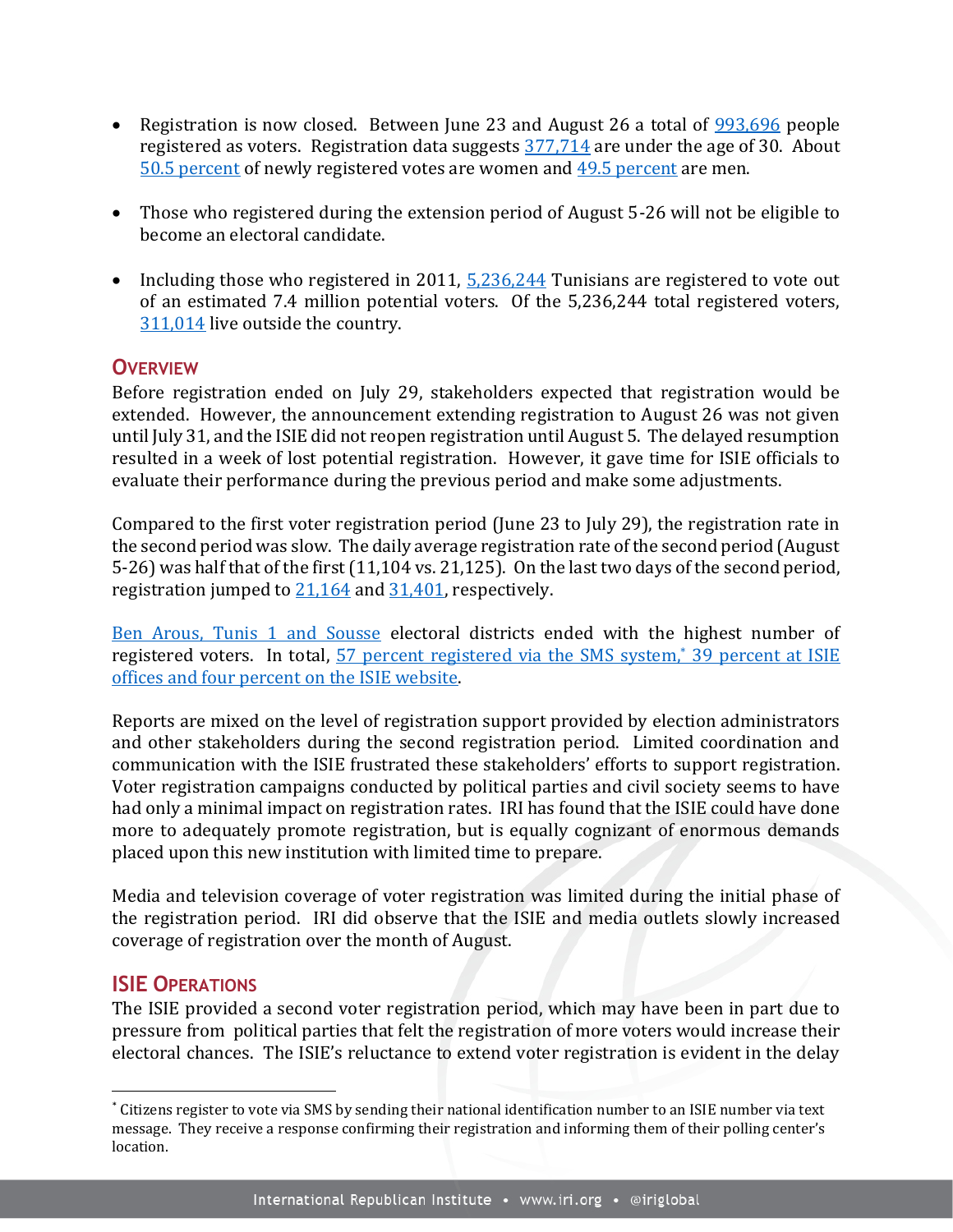of the announcement from July 29 to July 31. The ISIE now faces increased pressure to review the voter rolls and prepare polling centers for Election Day in less than two months.

Many IRIEs used the time between registration periods to adjust their strategies for registering voters. Some IRIEs dismissed registration teams based on their performance. Additionally, Sfax 1 chose to focus its efforts on densely populated urban areas outside of Sfax city, where the proportion of new voters registered is lower than the national average; Sfax 2 doubled its mobile registration units, closed the least efficient stationary offices and focused on voters without identity cards and registering from company offices and factories; Sidi Bouzid concentrated on registering rural populations, the youth and the unemployed. Governorates with large factories turned their efforts toward targeting factory employees, registering voters on site.

The above examples are demonstrations of the ISIE's ability to deploy creative solutions in an attempt to achieve its mandate. It is worth noting, however, that some IRIEs in the interior parts of the country cited insufficient support and vague directives from the ISIE.

#### *ISIE Promotion Efforts*

From conversations with ISIE officials, the ISIE did not promote registration during the second period due to limited resources. It was also intimated that that those who will vote are already well informed of the registration process and timelines. However there is evidence that would suggest the contrary. Registration rates increased each time the ISIE amplified its media presence in July. The IRIE president in Sidi Bouzid also noticed an uptick in registration numbers whenever an ISIE representative spoke to local media.

#### **MEDIA COVERAGE OF REGISTRATION**

The media slowly intensified its attention to voter registration during the second period. After initial television and radio announcements about the re-opening of registration, national media paid little attention to voter registration in the first ten days of August. In mid-August, national media outlets began actively covering the electoral process once again.

## **OTHER STAKEHOLDERS' REGISTRATION EFFORTS**

#### *Political Parties*

Political parties continued to campaign during voter registration, encouraging citizens to register to vote and participate in Tunisia's democratic future. However several political parties complained of poor communication with the ISIE. There were numerous allegations of parties attempting to register voters en masse in violation of ISIE registration procedures. A lack of communication between the ISIE and political party operatives is likely the reason for this phenomenon, instead of a premeditated effort to knowingly circumvent the electoral law. Parties actively registering voters should be commended for their outreach efforts. This is overall a positive sign in Tunisia's democratic transition. The ISIE should strive to better inform political parties of the particulars of the campaign law and the electoral law in the coming months.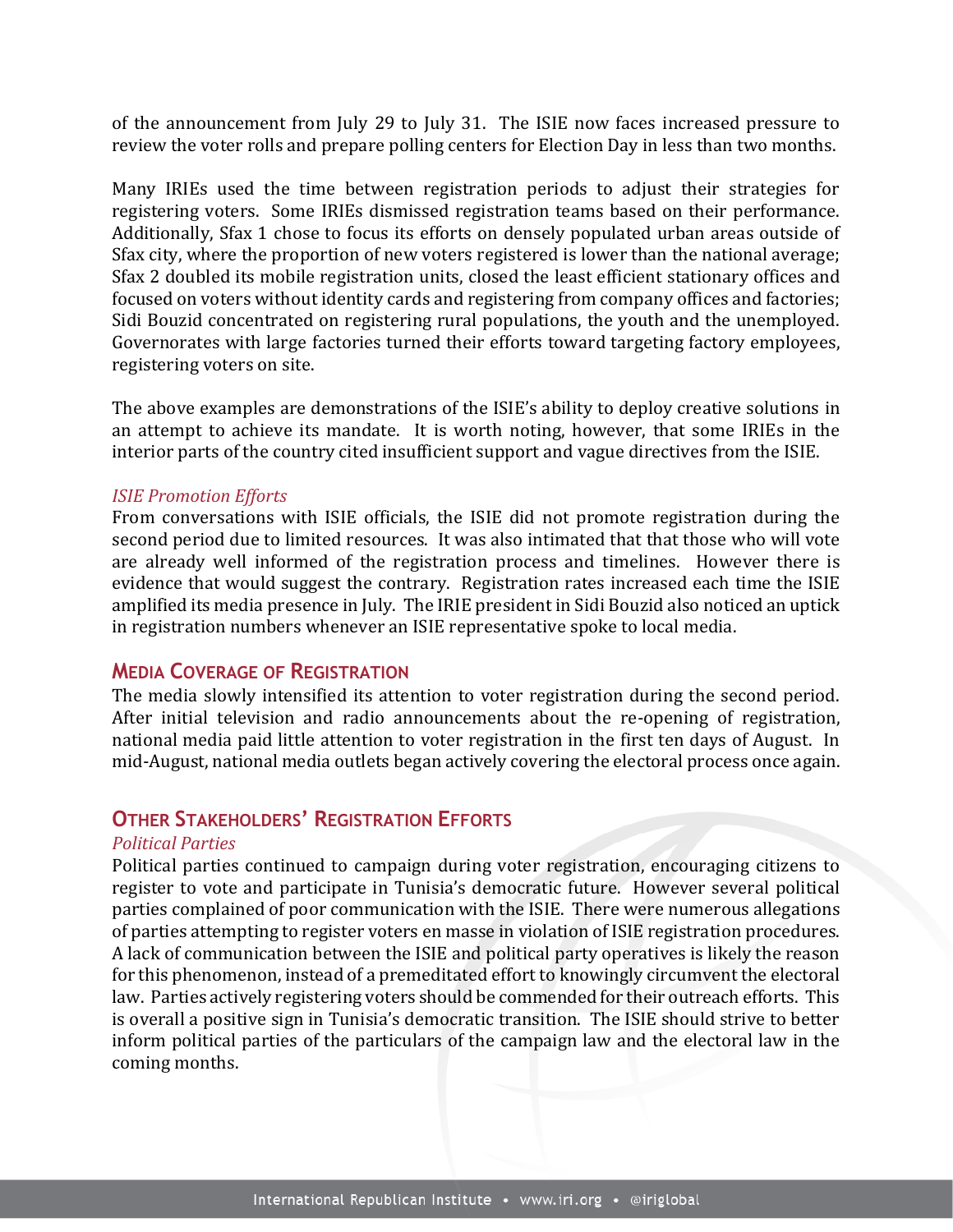#### *Civil Society*

IRI received conflicting reports of the level of civil society support provided to voter registration during the second period. IRI noted the presence of voter awareness campaigns in many governorates and the absence of voter awareness efforts in others. A lack of coordination between IRIEs and civil society in many governorates was equally evident. In many governorates in the interior, voter registration efforts by civil society were conducted. However, IRIE officials reported that they were unaware of any civil society efforts in their governorate. During the registration period members of civil society also expressed dissatisfaction with the IRIEs' cooperation. Overall, IRI commends civil society for its activism on voter registration and voter awareness but notes that a coordinated national effort was lacking. Overall, civil society was more present in urban centers and governorates with higher levels of prosperity.

### **SECURITY**

Despite monthly attacks on the Tunisian military and police along the Algerian border, IRI received no indications that would suggest security concerns have had a direct impact on voter registration rates. But there is concern the threat of violence during the elections could affect voter participation or disrupt the elections process. The Tunisian government has reported that it is stepping up efforts to secure the country for elections. In early August President Moncef Marzouki requested increased military support from the U.S. during his visit to Washington, DC on August 4-6.

The threat of violence has directly impacted at least one governorate. The government of Tunisia is not yet sure whether citizens in the closed military area of Kasserine will be able to vote due to security threats present in this region. Additionally, presumably fearing the actions of Salafists opposed to elections, the IRIE coordinator in Sfax 1 requested that the National Guard protect IRIE offices in Sfax. As noted in IRI's last dispatch, Salafists threatened and intimidated ISIE mobile registration teams in Bizerte as well and have caused minor disruptions in multiple regions.

### **CONCLUSION**

While still below the ISIE's original goal of 2.5 million registered voters, the total for both registration periods in 2014 of just under 1 million is commendable given the short time for preparation, budgeting challenges and the domestic and regional political climate. The addition of about 233,000 voters to the rolls during the extension is important, although it remains to be seen whether other areas of election administration will suffer due to the extension of the voter registration period. The ISIE could have promoted the second registration period more and seen higher registration numbers, but perhaps conserving resources for the upcoming three elections will prove to be a wiser decision. IRI commends the staff of the ISIE for their integrity, flexibility and steadfast dedication to Tunisia's democratic future.

Political parties' candidate lists for the parliamentary elections have been finalized and will be published on September 6. The official parliamentary elections campaign period for political parties will begin on October 4 and close on October 24, 2014.